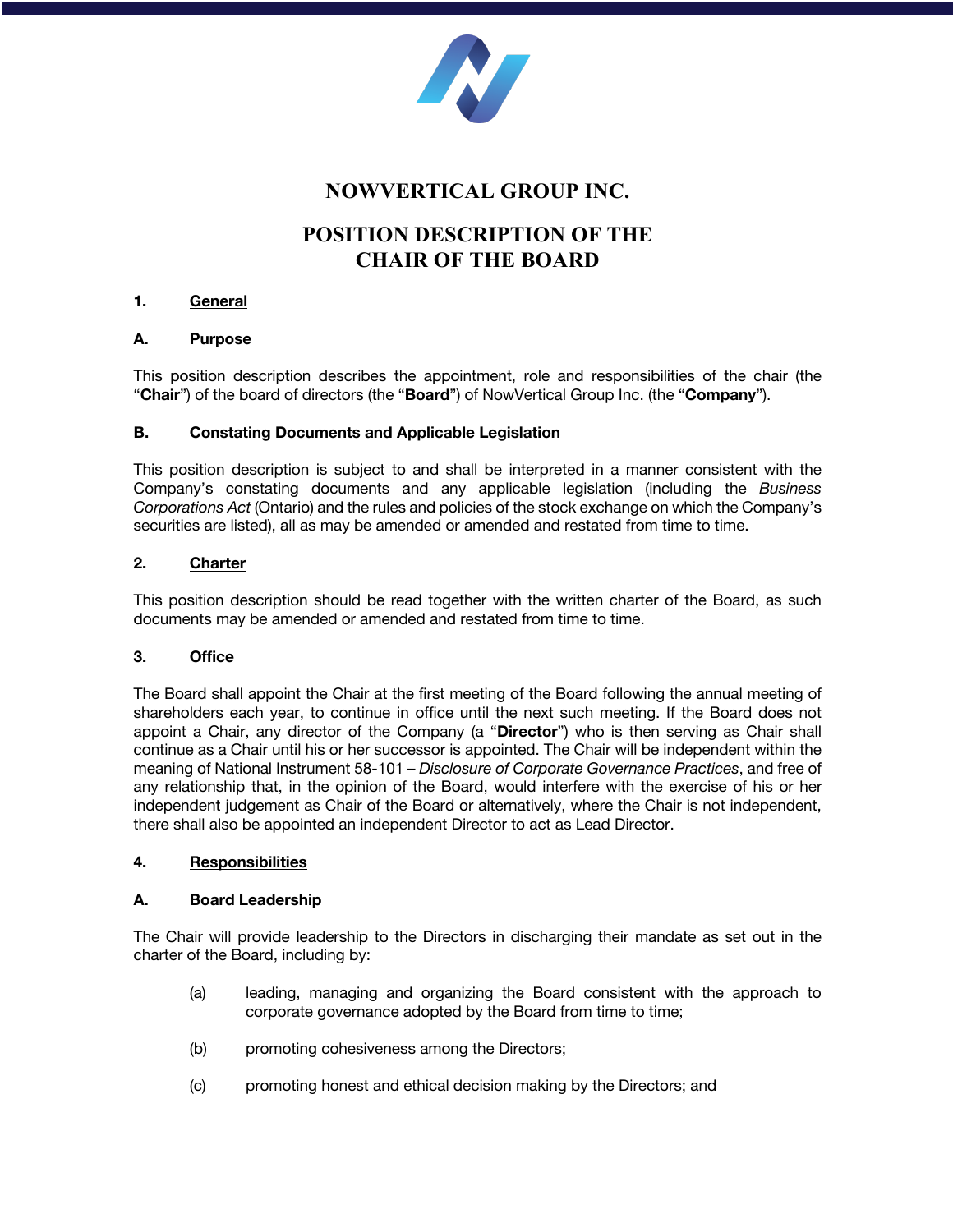

(d) being satisfied that the responsibilities of the Board and its committees are well understood by the Directors.

## **B. Relationship with Management**

The Chair shall provide advice, counsel and mentorship to the Company's management team, including its Chief Executive Officer, Chief Financial Officer, Chief Analytics Officer, EVP Corporate Development and Legal Affairs, as applicable.

## **C. Information Flow**

The Chair shall promote the provision of information to the Directors on a timely basis to keep the Directors apprised of matters which are material to the Directors.

The Chair shall be satisfied that the information requested by any Director is provided as appropriate and meets the needs of that Director.

## **D. Meetings of the Board**

In connection with meetings of the Directors, the Chair shall be responsible for the following:

- (a) scheduling meetings of the Directors;
- (b) setting the agenda for meetings of the Board based on consultations with the Board and management, as appropriate;
- (c) presiding over meetings of the Directors (other than *in camera* meetings or portions of such meetings in respect of which the Chair is conflicted);
- (d) co-ordinating with the chairs of the committees of the Board to schedule committee meetings based on consultations with the committee members and management, as appropriate;
- (e) making arrangements for management, outside advisors and other individuals to attend meetings, as appropriate, to assist the Board or committee to carry out its work;
- (f) adopting procedures so that the Board and committees can conduct business and function effectively;
- (g) ensuring that all business required to come before the Board is brought before the Board such that the Board is able to carry out its duties to supervise the management of the business and affairs of the Company;
- (h) monitoring the adequacy of materials provided to the Directors by management in connection with the Directors' deliberations;
- (i) ensuring that the Directors have sufficient time to review the materials provided to them and to adequately discuss the business that comes before the Board; and